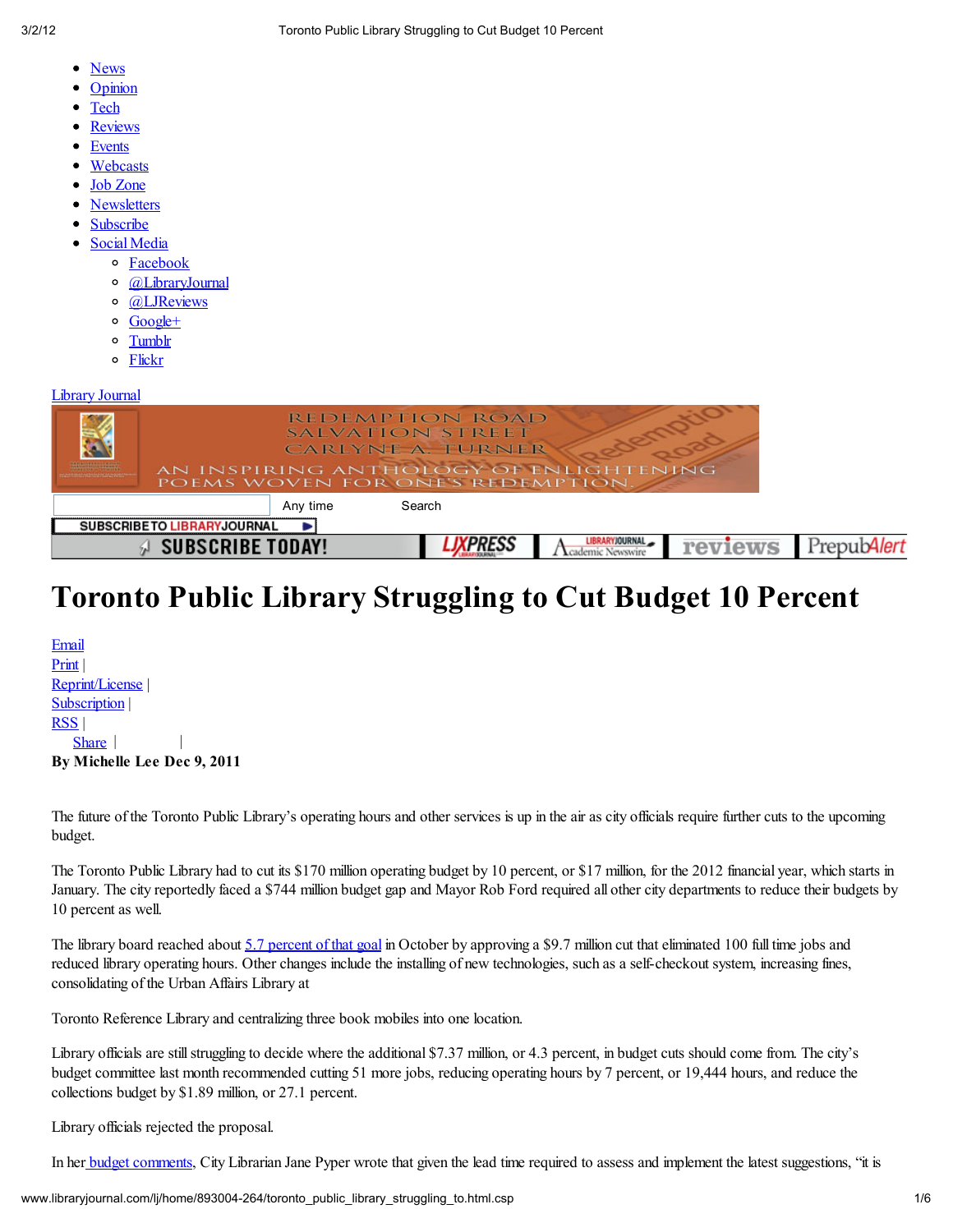### 3/2/12 Toronto Public Librar\ Struggling to Cut Budget 10 Percent

unlikely that significant revenues or cost reductions willresult in 2012 from the suggestions. There is, however, a potentialfor greater impact in subsequent years."

Anne Marie Aikins, a Toronto Public Library spokeswoman, said this week that library officials are "trying their best" to avoid further job cuts and reducing operating hours and the collection and they are still looking for other ways to reach the 10 percent goal.

Aikins said the library hopes to avoid layoffs by having most of the staff reductions come through attrition. Buyout packages are available, she said, and the deadline for the voluntary separation program is Dec. 14.

Other suggestions made by the budget committee to increase library revenues include looking for the sponsorship for library programs and Wifi services, selling e-books online, introducing paid parking at branches, increasing overdue fines and introducing a new fine for holds not picked up.

The library board will discuss the budget at a meeting on Monday.

Interview requests made this week to Mayor Ford's interim spokesman and the library board chairman, City Councilor Paul Ainslie, were not answered.

However, in a general statement made on Nov. 28 about the draft 2012 budget, Mayor Ford said the overall cuts were needed to "rebuild" Toronto's fiscal foundation" and the proposed library reductions were necessary because the city faced closing library branches to save money for child care and emergency services.

"Instead we've managed to avoid library closures by digging deep to find efficiencies in the library system," the mayor said.

In an interview with The Star newspaper on Nov. 22, Ainslie said he would reject further cuts to library branch hours.

"You know, we have the highest per-capita-used library in North America," Ainslie said. "And we had a number of public consultation meetings, and I think the board members that attended those (heard), and the people who contacted my office said loud and clear, 'We don't want hours cut."

The Toronto Public Library has 98 branches. Last year, the library had over 32 million items circulated and over 18 million visitors.

The budget cuts and talks about possible branch closures and outsourcing work drew a huge backlash from the public over the summer. Many people wrote protest letters and filed complaints. Renown author Margaret Atwood even tweeted about the cuts and directed the public to an online petition created by the Library Workers Union 4948, causing a computer server crash.

Margaret O'Reilly, president of the Toronto Public Library Workers Union 4948, said she's against the latest proposed cuts and she said the mayor has "truly created an artificial financial crisis."

"Torontonians highly value their public library system and have participating in all the cost-containing measures the city amalgamated (since) 1998," O'Reilly said. "The union's view is there is no more fat left to be cut."

O'Reilly said the union is still calling on the public to speak out against the latest cuts. She noted their online petition has over 50,000 signatures now.

O¶Reilly said the library staff cuts will have an impact on services and she is concerned that it could lead to the future outside contracting of work. She also said bringing in self-checkout machines and book sorters "is really putting a distance between the library user and staff."

There has been no discussion of outsourcing work and it hasn't been on the library board agenda at all, Aikins said.

Aikins said the self check-out machines give patrons another service option, and they can always go to a librarian.

# Reader Comments (3)

We just got scanning machines at Morningside and Port Union branches. They occupy most of the desk space and the machines are NOT being presented as an option. When I asked for a librarian to check out my books, they insisted that I do it. They refuse to check out my books. This is